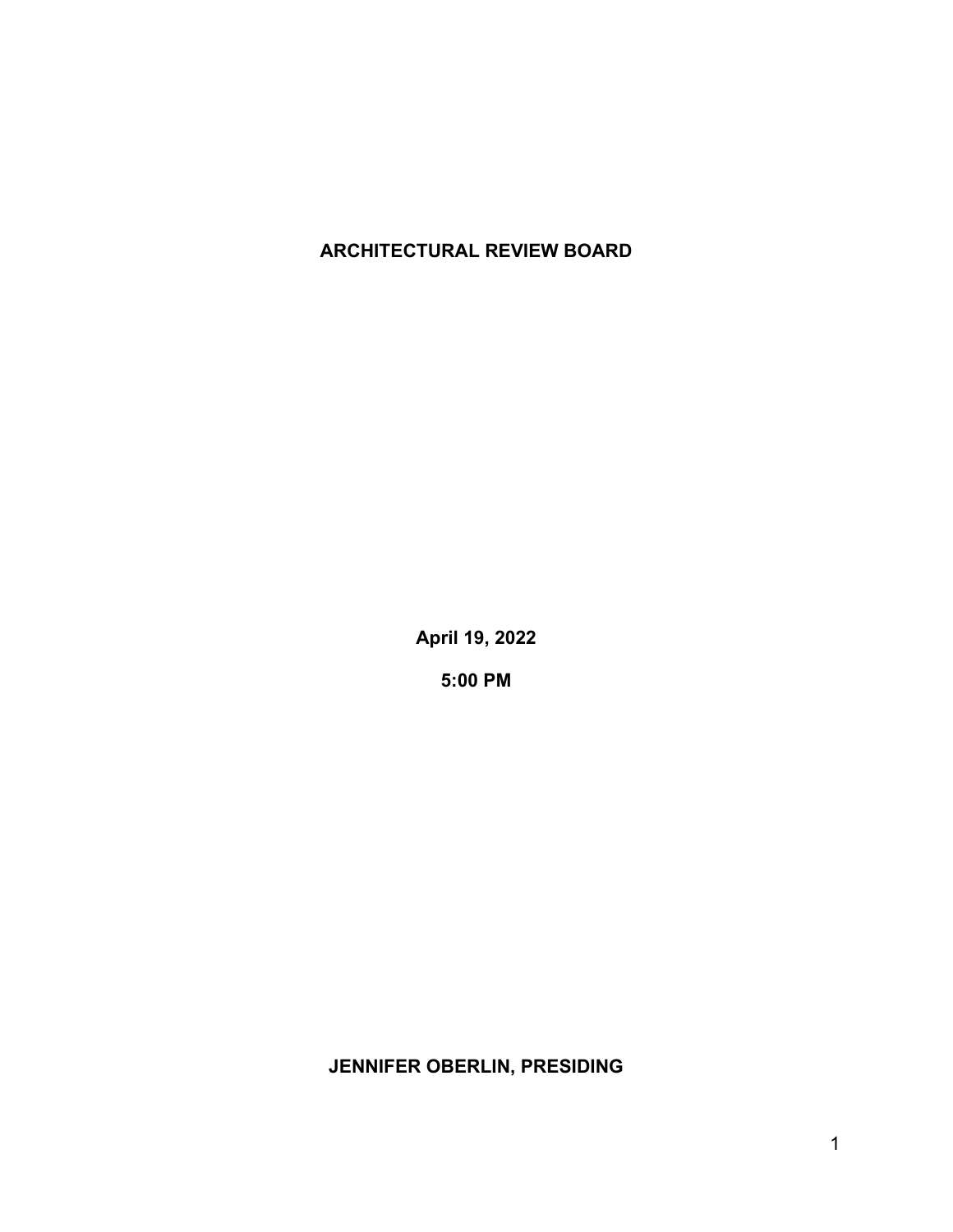Members Present:

Nicole Konkol Brittany Sams Tom Midkiff Patti Cross Kevin Breeck Jennifer Oberlin

Also Present:

Edwin Logan, Attorney Vicki Birenberg, Historic Preservation Officer Jordan Miller, City of Frankfort Senior Planner

The first item of business was the approval of the minutes of the March 15, 2022 meeting. Ms. Cross made a motion to approve the minutes. The motion was seconded by Ms. Konkol and passed unanimously.

Ms. Oberlin gave the Chairs Report.

Mr. Miller read the administrative approvals for the period covering March 9, 2022 to April 12, 2022.

Chair Oberlin asked the Secretary to introduce the next item of business.

## **In accordance with Articles 4, 17, and 19 of the City of Frankfort Zoning Ordinance, Brad Peters is requesting a Conditional Use Permit to operate a bed and breakfast with a small café and gift shop at the property located at 517-519 Ann Street. The property is more particularly identified as PVA Map No. 061-42-06.001.00.**

Jordan Miller, City of Frankfort Senior Planner was present and stated that this is a 12,000 sq. ft. lot surrounded by mixed uses.

Mr. Miller mentioned that this property was recently used as a bed and breakfast with a small café. He explained that the applicants are under contract to purchase the property and are proposing to operate a 4-room bed and breakfast with a maximum of eight people in the existing 2-story building with a café and gift shop.

Mr. Miller stated that the applicant will live on the property and that the previous owners were granted and conditional use permit in January of 2005.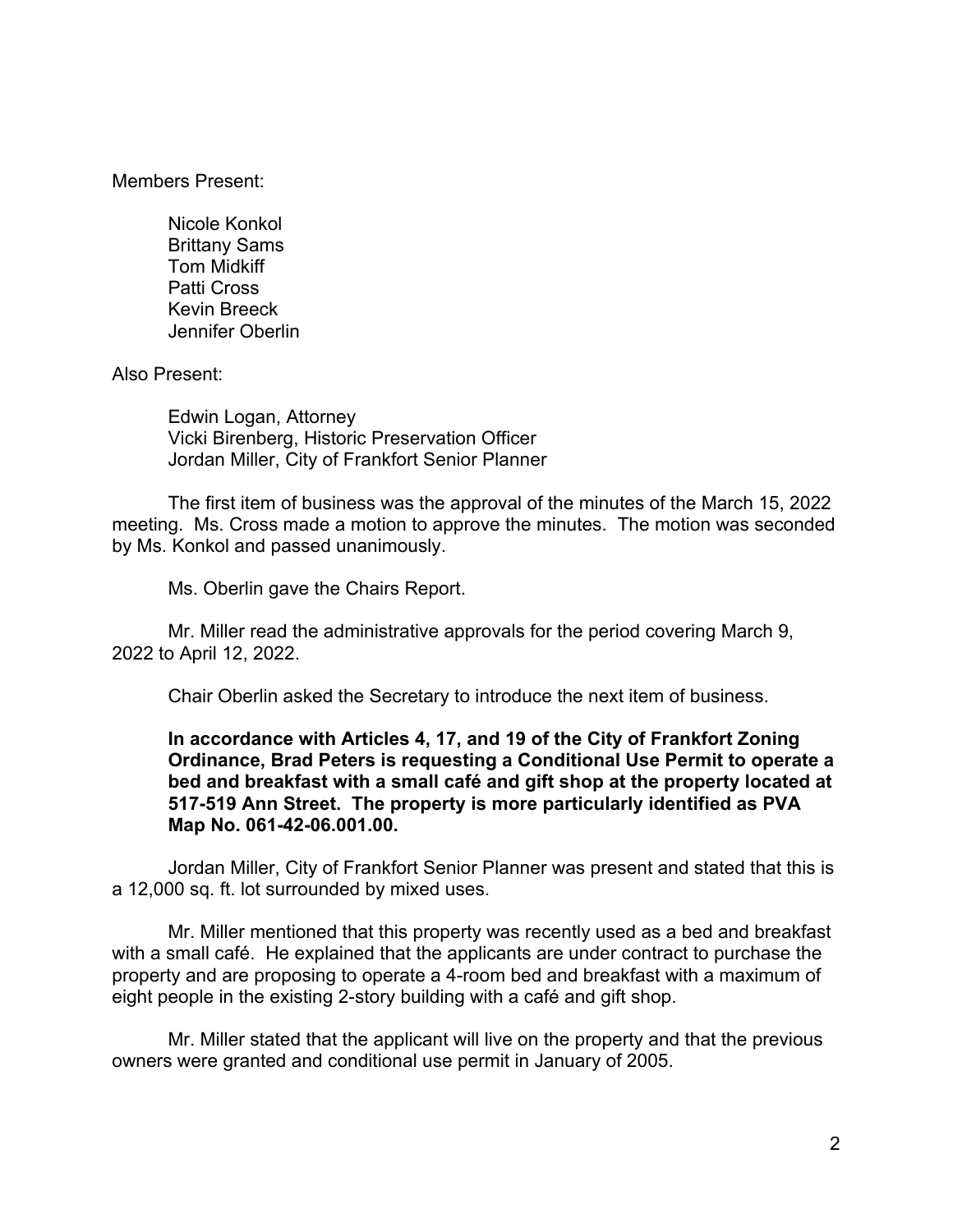Mr. Miller stated that this house is located in and is a contributing property to both the Old Statehouse National Register Historic District and the Central Frankfort National Register District.

Mr. Miller stated that staff finds that it is compatible in concept with the requirements of the zoning regulations based on the findings of fact on page three of the staff report and suggested that the conditions listed on page three of the staff report be added should the Board approve the request.

The applicant Brad Peters was present and stated that they moved here last August and visited this property. They decided to purchase this property and operate this business as part of their retirement plans.

Mr. Peters replied that they agreed with the staff report and conditions within when asked by Ms. Oberlin.

Based on the findings of fact, Ms. Konkol made a motion in accordance with Articles 4, 17, and 19 of the City of Frankfort Zoning Ordinance, to approve the request from Brad Peters for a Conditional Use Permit to operate a bed and breakfast with a small café and gift shop at the property located at 517-519 Ann Street with the following conditions:

- 1. A building permit shall be obtained for the proposed use.
- 2. Any additional projects requiring a building permit shall require review and approval by the Architectural Review Board unless a Certificate of No Exterior Effect is issued.
- 3. The Conditional Use is permitted only at 517-519 Ann St.
- 4. Any signs for the conditional uses that conform to the standards contained in Article 4 and 13 of the Frankfort Zoning Ordinance may be approved administratively.
- 5. This conditional use, whose land use is codified as "Bed & Breakfast, Café and Gift Shop" is only applicable to this permit issued to this property owner and is not transferable.
- 6. Lodging shall be limited to four units in accordance with Article 19.143(B).
- 7. The owners shall reside on the premises in accordance with Article 19.143(C).

The motion was seconded by Mr. Breeck and passed unanimously.

Chair Oberlin asked the Secretary to introduce the next item of business.

**In accordance with Articles 4 and 17 of the City of Frankfort Zoning Ordinance, Jen Williamson on behalf of Will Crumbaugh of Anchor Properties Group LLC, is requesting a Certificate of Appropriateness to demolish the single-family residence at 725 Woodland Avenue. The property is more particularly identified as PVA Map No. 062-14-07-023.00.**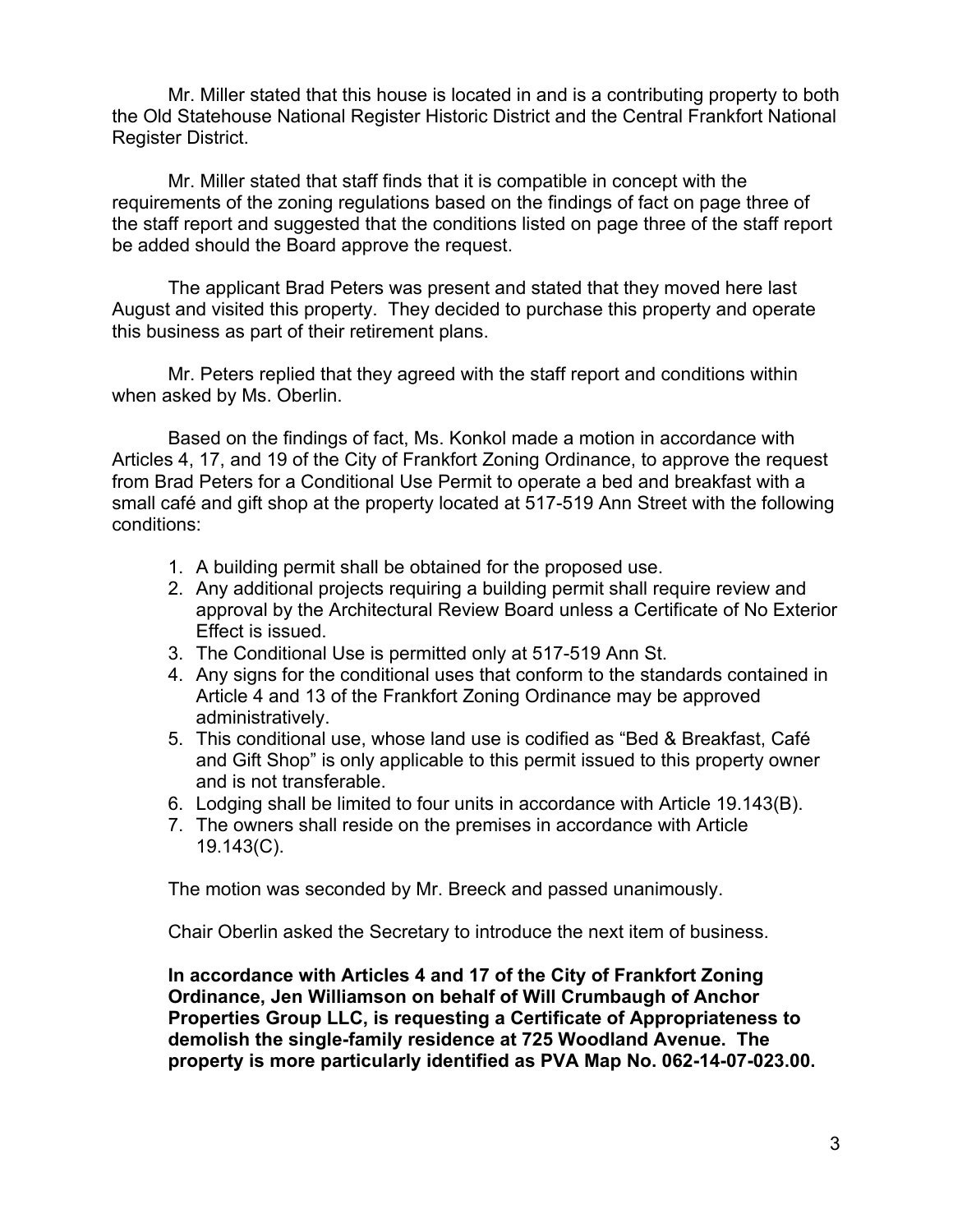Vicki Birenberg, City of Frankfort Historic Preservation Officer was present and explained that this request is to demolish the primary building on the property which is a T-Plan house that is common in the neighborhood. The house is a contributing structure to the South Frankfort Neighborhood District.

Ms. Birenberg stated that ordinarily staff would not recommend demolishing a structure in this neighborhood but this house is quite deteriorated. The house has been altered from the original construction. It is covered with synthetic (aluminum siding, and the windows have been replaced with vinyl. Non-historic fixed shutters have been added. The original foundation has been altered with concrete block. It appears that a rear addition was added in the mid-20<sup>th</sup> century. The two chimneys have been removed. The front porch is missing a support column for the porch, and the porch has been shored up with a temporary support. This situation also exists at the foundation level at the back of the house, where temporary supports are holding the east historic east wall in place. In 2004, a white vinyl picket fence was installed in the front yard. The applicant's assessment report has extensive photos to show the existing condition on the interior.

Ms. Birenberg stated that historic properties either retain their or integrity or they do not. The National Register criteria recognize seven aspects or qualities that, in various combinations, define integrity. These seven aspects include location, setting, design, materials, workmanship, feeling, and association. To retain historic integrity the property will always possess several, and usually most, of the aspects.

For this particular resource, the integrity of location is intact. The integrity of design has been severely compromised by the replacement of historic features. The essential form of the house on the exterior has not changed. The integrity of the setting is partially intact – this was compromised years ago by the construction of the large apartment building next door. The historic retaining wall remains, however, which is a feature of the historic setting. The integrity of materials and workmanship are severely compromised by the insensitive alterations, some of which have created structural issues for the house. The integrity of feeling and association is partially intact, as the relationship between this house and the other gable and wing examples found on the same block remains, even if the house has experienced alterations to its original design and materials.

Ms. Birenberg mentioned economic hardship and stated that the applicant submitted that rehabilitation would cost more than the fair market value after rehab.

Ms. Birenberg stated that given the condition and integrity this may be a reasonable request under the unique circumstances with regard to this property. Ms. Birenberg mentioned the findings of fact on page five of the staff report and stated that they recommend the conditions on page five of the staff report should the Board approve the request.

Ms. Birenberg stated that the applicant has included the twenty percent Federal and State tax credits. The total rehabilitation came in at \$308,527.50 before site work and use of credit which lowers that amount by \$123,000.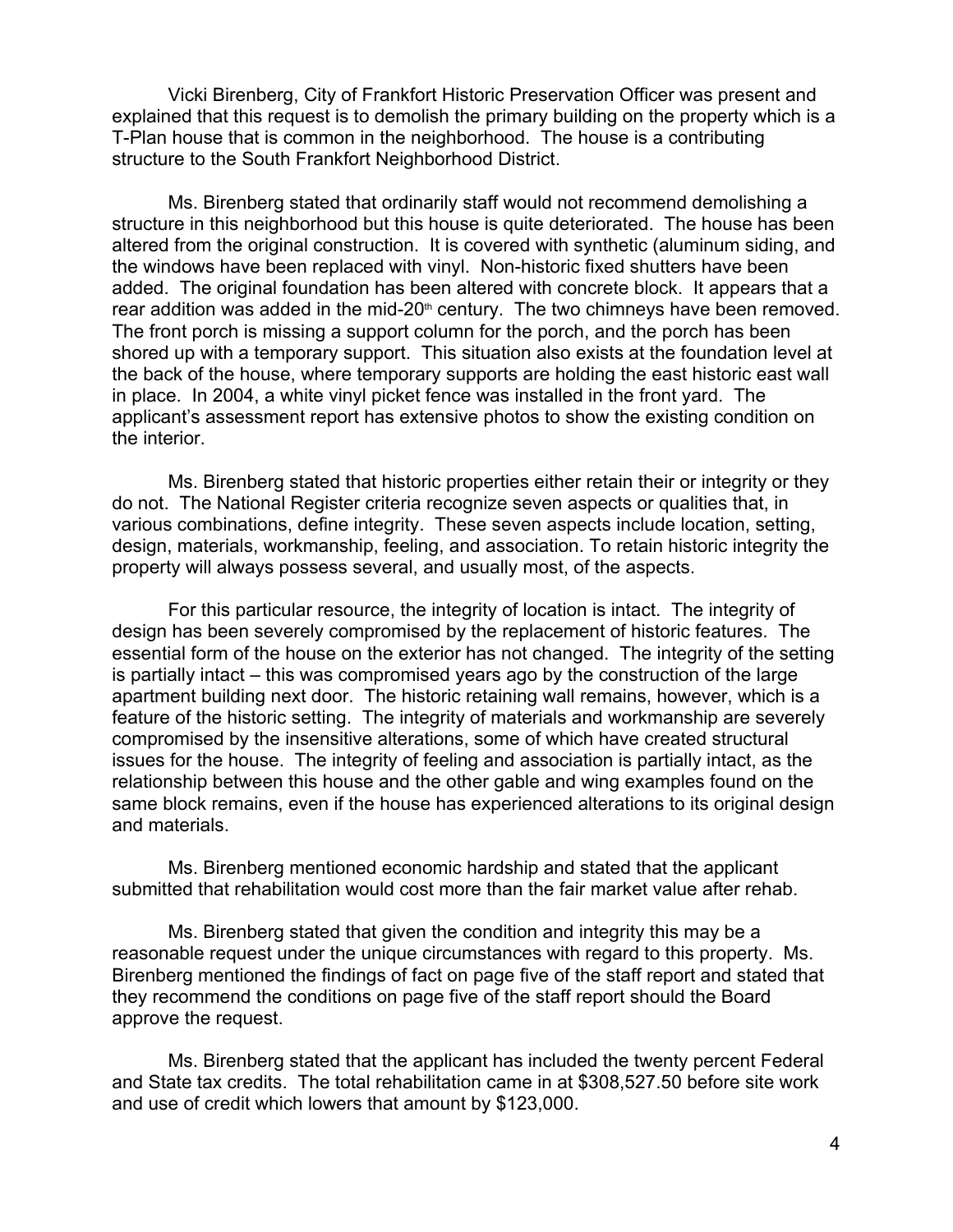The applicant Jen Williamson was present and stated that they have read the staff report and agree with the conditions.

Ms. Williamson stated that they understand that demolition is a great concern and that they have considered alternatives.

Ms. Williamson mentioned that other historic properties in the district have been demolished for various instances. She also mentioned that the Board has reviewed cases in the past and deemed it appropriate to demolish.

Ms. Williamson stated that the property has a considerable slope and the finished floors in the interior are uneven.

Ms. Williamson stated that in this case the building has already lost a lot of its historic integrity and that makes you question what they are rehabbing. She stated that due to the loss of integrity this case qualifies to be demolished.

Ms. Williamson stated that this comes with a redevelopment plan that will be heard tonight. The new structure facing the street will carry the same features with the T-Plan style home and gabled roof.

Ms. Williamson stated that she thinks this is a real unique situation and hopes the Board feels comfortable with demolition. She pointed out that we need development in this area and to make investments in this area.

Staff received two public comments and Ms. Oberlin read a letter from the Franklin County Trust for Historic Preservation into the record.

Mark Harrison was present and stated that he is the owner of a house that burned down several years ago. He stated it is a large house and the cost of rehabilitating it, have been enormous. He stated that if this house has to be rehabbed to the extent described tonight then \$300,000 is not a realistic number.

Mr. Harrison stated that another issue with rehab work is finding vendors that can do the work. He stated that they have had to do a lot of the work themselves because they found that the vendors couldn't actually do the work. Mr. Harrison stated that in his case he won't live long enough to make a profit off the improvements they have made to their home.

Based on the findings of fact, Mr. Midkiff made a motion in accordance with Articles 4 and 17 of the City of Frankfort Zoning Ordinance, to approve the request from Jen Williamson on behalf of Will Crumbaugh of Anchor Properties Group LLC, for a Certificate of Appropriateness to demolish the single-family residence at 725 Woodland Avenue with the following conditions:

- 1. The remaining fireplace and mantel will be salvaged for another use.
- 2. The historic retaining wall will be protected during demolition.
- 3. A demolition permit shall be obtained before beginning work.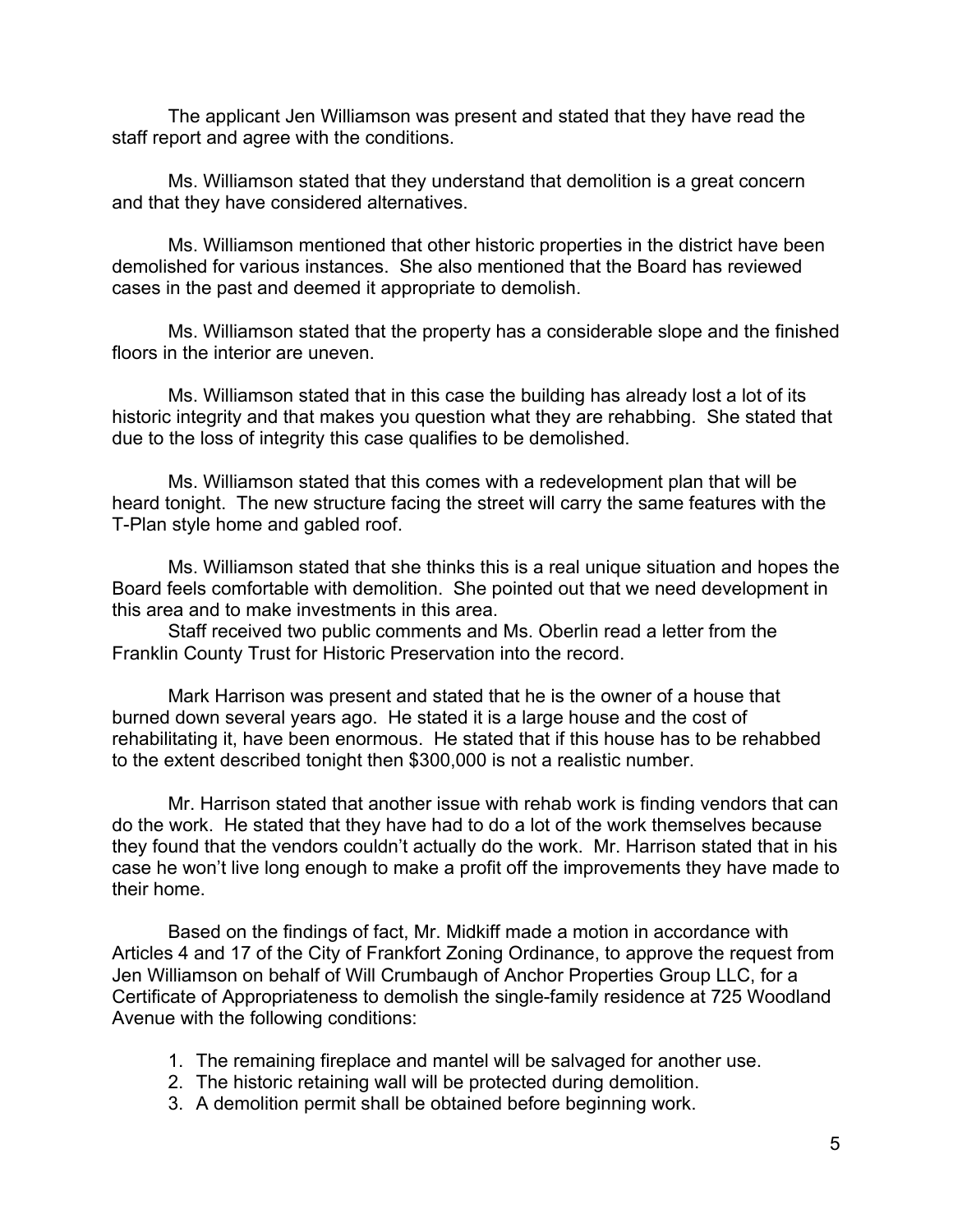- 4. Stormwater runoff and drainage from any demolition activities will be mitigated by implementing the recommendations of the City Public Works Department before any demolition permit is issued.
- 5. Any additional projects requiring a building permit shall require review and approval by the Architectural Review Board unless a Certificate of No Exterior Effect (staff approval) is issued.

The motion was seconded by Ms. Cross and passed with Mr. Midkiff, Ms. Sams, Ms. Cross, Ms. Konkol and Ms. Oberlin voting in favor. Mr. Breeck voted no.

Chair Oberlin asked the Secretary to introduce the next item of business.

**In accordance with Articles 4 and 17 of the City of Frankfort Zoning Ordinance, Jen Williamson on behalf of Will Crumbaugh of Anchor Properties Group LLC, is requesting a Certificate of Appropriateness to subdivide the lot at 725 Woodland Avenue into two parcels and construct a 2200 square foot single-family home on the front parcel and a 2880 square foot duplex on the rear parcel. The property is more particularly identified as PVA Map No. 062-14-07-023.00.**

Vicki Birenberg, City of Frankfort Historic Preservation Officer was present and explained that this proposal is the redevelop the lot and subdivide the parcel into two lots. The one facing Woodland Avenue would be a single family 2,200 sq. ft. home. For the lot on the rear they are proposing a duplex with parking pad along Shaw Lane.

Ms. Birenberg mentioned the other duplexes on the street which shows diversity in the area.

Ms. Birenberg stated that the materials are not labeled on these drawings, but it does appear that the roof of the front-facing unit is proposed to have materials that are in keeping with the previous historic structure and the other structures on the street. In that sense, the proposal is in keeping with the Relationship of Materials guideline in Article 17.11F. Staff feels that the designs for both buildings meet the design guidelines in Article 17.11, which addresses the relationship of architectural details, particularly varied rooflines that are a characteristic of many historic buildings in the vicinity of the proposal and the arrangement of the openings on the front elevation facing Woodland Avenue.

Ms. Birenberg stated that the plans as submitted are compatible in concept with the Zoning Regulations and Design Guidelines for new construction based on the findings of fact on page four of the staff report and suggested that the conditions listed on page four of the staff report be added should the Board approve the request.

The applicant Jen Williamson was present and stated that they have been working with the City on this project since January and she thinks it has been a productive process and is happy with where the work led them.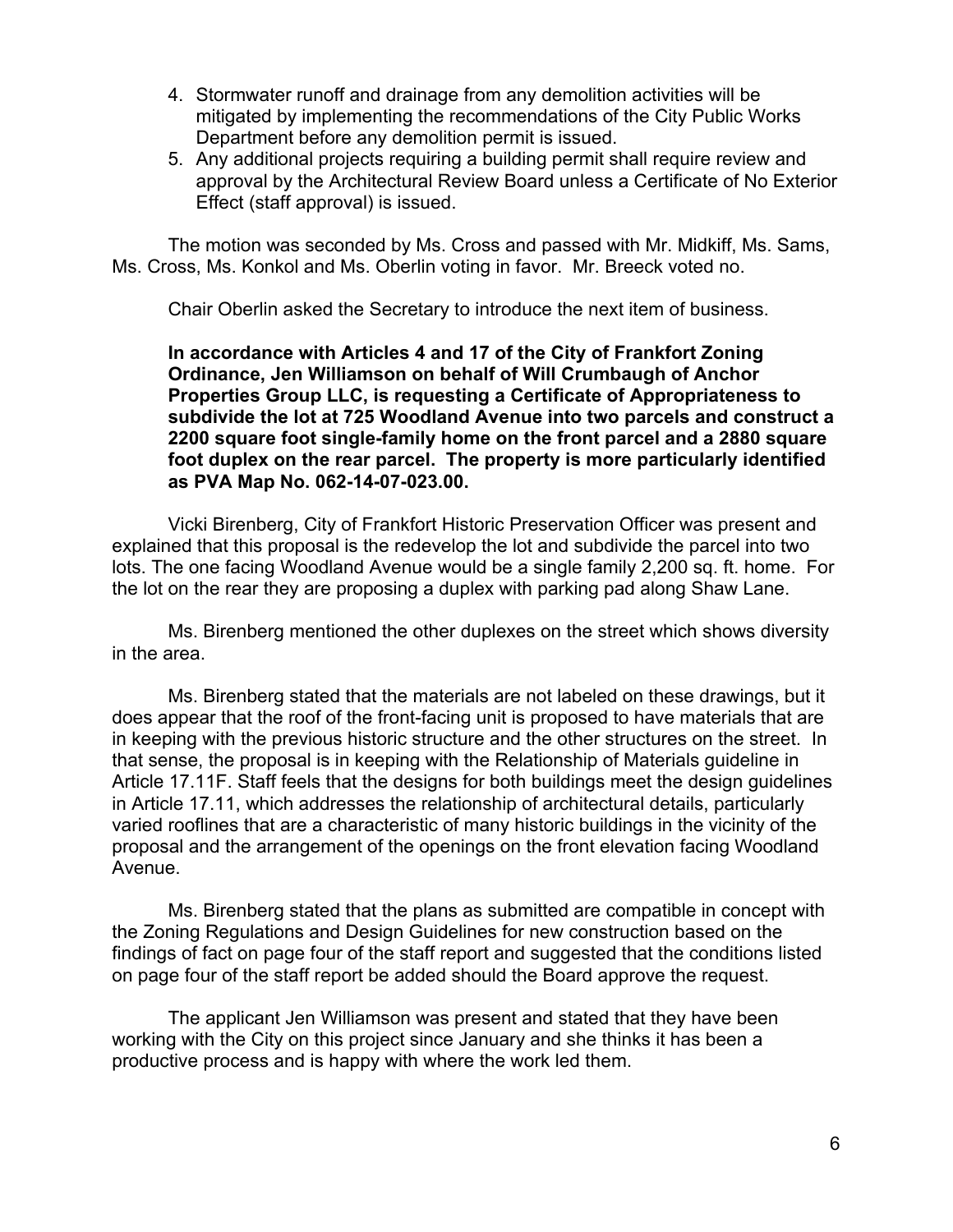Ms. Williamson replied that they had seen the staff report and agreed with the conditions when asked by Mr. Logan.

Based on the findings of fact, Ms. Konkol made a motion in accordance with Articles 4 and 17 of the City of Frankfort Zoning Ordinance, to approve the request from Jen Williamson on behalf of Will Crumbaugh of Anchor Properties Group LLC, for a Certificate of Appropriateness to subdivide the lot at 725 Woodland Avenue into two parcels and construct a 2200 square foot single-family home on the front parcel and a 2880 square foot duplex on the rear parcel with the following conditions:

- 1. Final details with regard to design features and material selections for both buildings will be approved by staff.
- 2. The historic retaining wall will be protected during construction.
- 3. A building permit shall be obtained before beginning work.
- 4. Water runoff will be mitigated by implementing the recommendations of the City Public Works depart.
- 5. Any additional projects requiring a building permit shall require review and approval by the Architectural Review Board.

The motion was seconded by Ms. Sams and passed unanimously.

Chair Oberlin asked the Secretary to introduce the next item of business.

## **In accordance with Articles 4 and 17 of the Frankfort Zoning Ordinance, Jen Williamson, on behalf of Dusty Skains and Astrid Garrison, is requesting a Certificate of Appropriateness to demolish an accessory building at 309 Steele Street. The property is more particularly defined as PVA Map No. 062-13-21-014.00.**

Vicki Birenberg, City of Frankfort Historic Preservation Officer was present and stated that this application is to demolish an accessory building at the rear of the property. She explained that the primary building is a contributing structure and the 2013 nomination also listed this building as contributing but staff believes that was a mistake.

Ms. Birenberg stated that according to a 1912 Sanborn fire insurance map, there appears to be a different building in that location. On the 1925/55 Sanborn map the lot configuration is different and there is a tiny building there.

Ms. Birenberg stated that this subject outbuilding behind the main structure is rectangular frame construction with a shed roof covered with asphalt shingles. The foundation appears to be concrete block and is open underneath the building. There is a small bump-out on the north side with its own shed roof. The main body and small bump-out are covered with artificial siding. The front projection is sided with OSB board, which has been spray-painted with stick figures and other designs, including letters. There are no windows, only small, rectangular vents near the eaves of the roof and main body of the building. There are two paneled wood doors on the north side.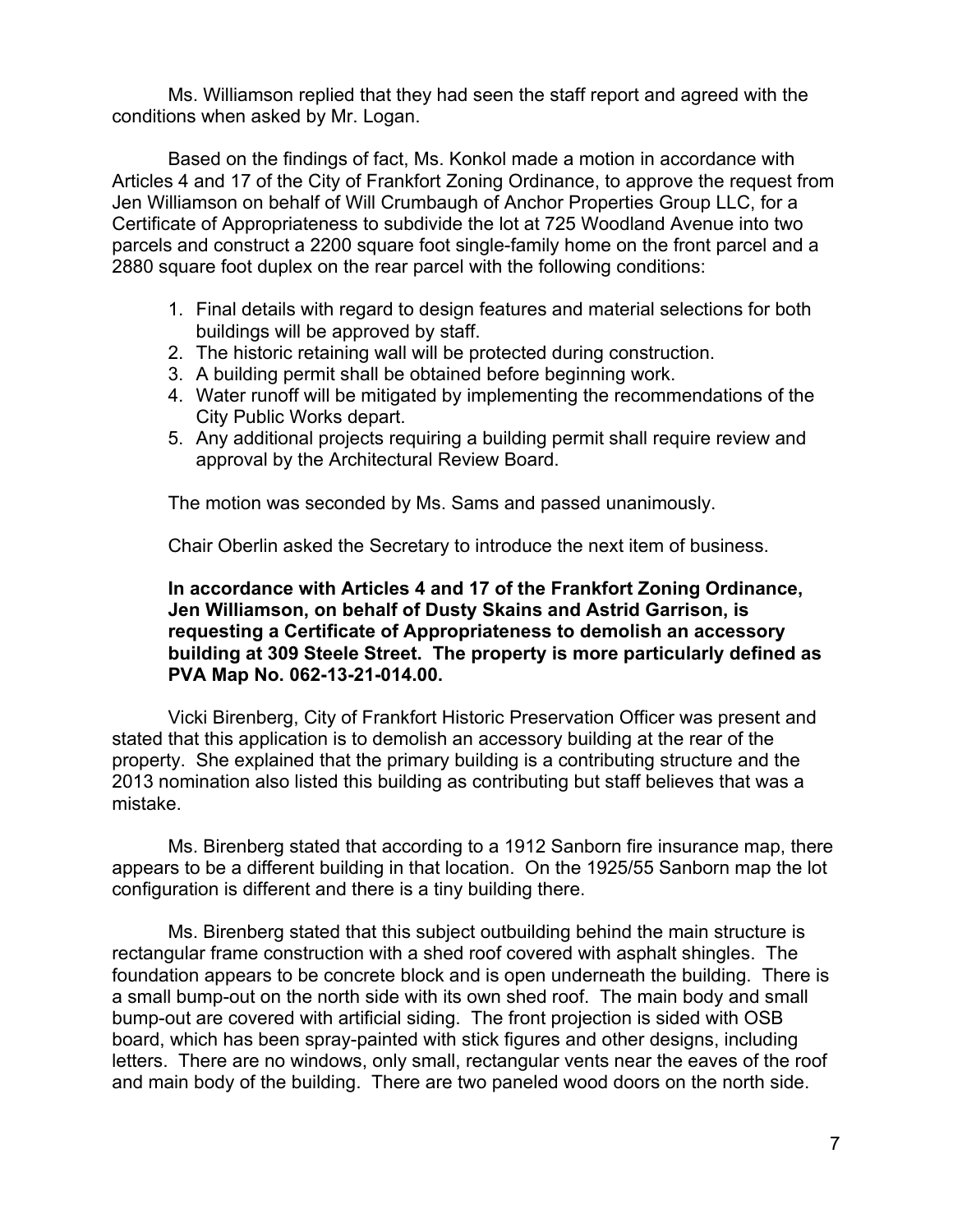Ms. Birenberg stated that this building does not meet the criteria for integrity. The outbuilding does not have integrity of materials. The outbuilding also lacks integrity of feeling or associations. It does not represent a particular time or aesthetic period in our history, and it does not appear to be associated with the historic house until sometime after 1955.

Ms. Birenberg stated that the plans as submitted are compatible in concept with the requirements of the Zoning Regulations, based on the findings of fact on page four of the staff report and suggested that the conditions listed on page four of the staff report be added should the Board approve the request.

Jen Williamson was present on behalf of the applicant and stated that this was the state of the building when the owners purchased the property three and a half years ago. Astrid Garrison was also present and they stated they have seen the staff report and agree with the conditions.

Ms. Garrison stated that this outbuilding is actually five structures and when they purchased the property, homeless people occupied it and that there is nothing old about the structure.

Based on the findings of fact, Ms. Sams made a motion in accordance with Articles 4 and 17 of the Frankfort Zoning Ordinance, to approve the request from Jen Williamson, on behalf of Dusty Skains and Astrid Garrison, for a Certificate of Appropriateness to demolish an accessory building at 309 Steele Street with the following conditions:

- 1. The permit shall be obtained to reflect the work approved in this request.
- 2. Any additional projects requiring a building permit shall require review and approval by the Architectural Review Board unless a Certificate of No Exterior Effect is issued.

The motion was seconded by Mr. Breeck and passed unanimously.

Chair Oberlin asked the Secretary to introduce the next item of business.

**In accordance with Articles 4 and 17 of the City of Frankfort Zoning Ordinance, Brian Hix, on behalf of the Kentucky Justice Association, is requesting a Certificate of Appropriateness to allow the demolition of a garage at the property located at 736 Shelby Street. The property is more particularly identified as PVA Map No. 062-14-07-015.00.**

Vicki, Birenberg, City of Frankfort Historic Preservation Officer was present and stated that this proposal is to demolish a historic garage on the property.

Ms. Birenberg stated that the primary building is a Contributing Structure to the South Frankfort Neighborhood District and the garage was included in the 2013 nomination.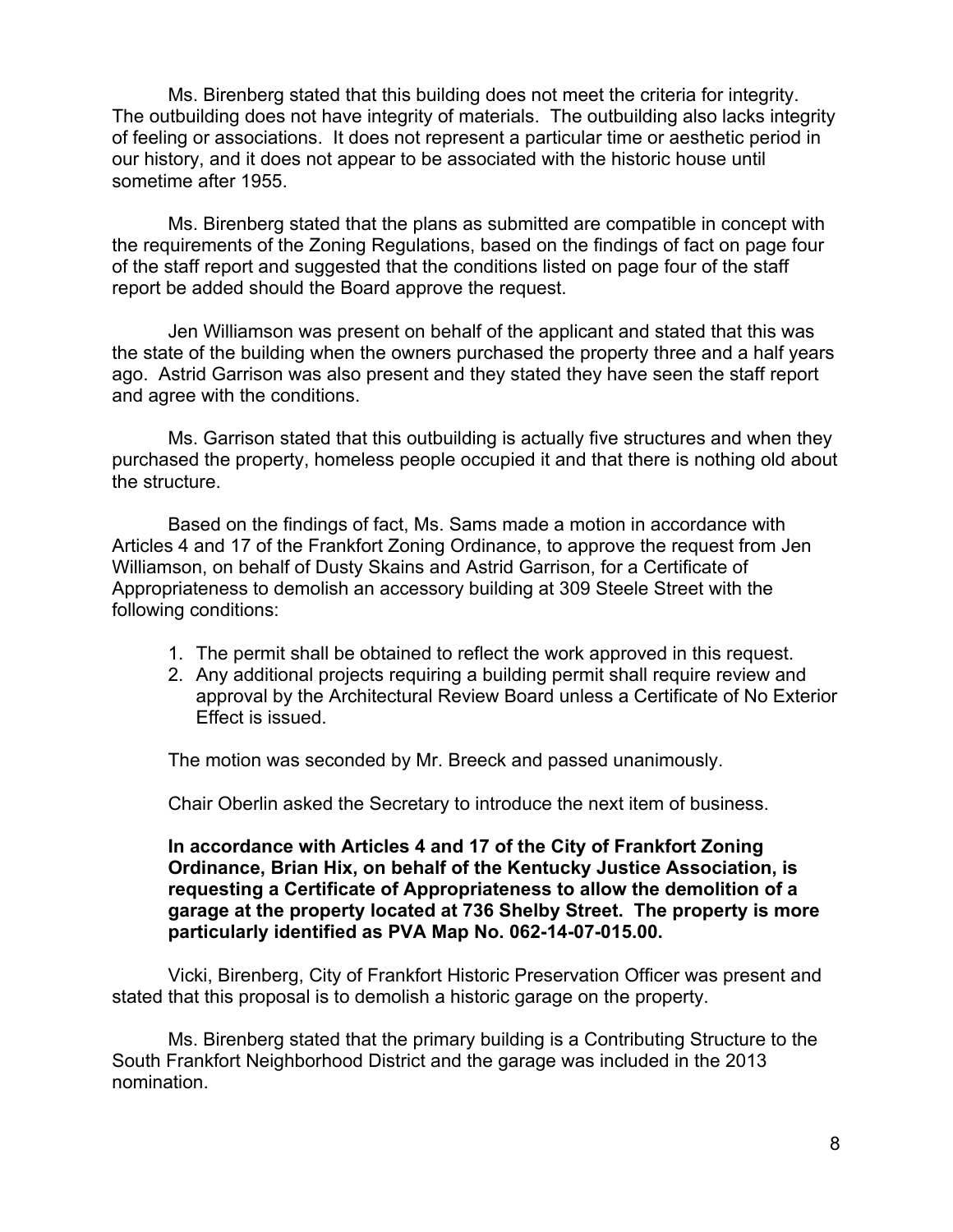Ms. Birenberg stated that the garage is not beyond repair and the cost to rehab the building is \$8,600 instead of \$2,900 to demolish.

Ms. Birenberg stated that the request is partially compatible in concept with the requirements of the zoning regulations. Staff recommended the garage be repaired based on the findings of fact on page four of the staff report, which support the repair of the garage. Ms. Birenberg mentioned the conditions on page four of the staff report should the Board approve the request.

Ms. Oberlin asked what the difference was in this request and the previous request. Ms. Birenberg replied that in this case the garage is historic and not beyond repair, in the other case the building had been altered over time and there were no historic features or integrity.

Attorney Brian Hix was present on behalf of the Kentucky Justice Association which is a lobbying wing of the Kentucky Tribe Lawyers Association. He stated that they contacted him in August and asked him to find some property and two days later they closed on this building for over \$180,000 and they have since made over \$200,000 in improvements.

Mr. Hix stated that they had previously requested that the columns be permitted to be repaired along with a driveway extension and the application included demolishing this building. They ended up pulling that application and got staff approval for the columns and driveway extension. He stated that they are now before the Board to demolish this garage/shed.

Mr. Hix stated that they have read the staff report and they do not agree with the recommendation but do agree with certain parts of the report that address the structural issues with the garage itself.

He mentioned that this was the third request on the agenda for demolition after two have been approved. They know that this Board is a panel of people tasked with preserving historic properties. He said at the end of the day you have to think about what is reasonable in the historic preservation and when you look at the primary structure it has been restored and maintained to a certain degree.

Mr. Hix stated that he and his law partner Charlie Jones examined this property and they think it is similar to the previous application and that this garage was mistakenly indicated as a contributing structure. He stated that if you look at the PVA map and the Sanborn map, The Sanborn map shows this structure located right up against the primary structure and the PVA map shows that it is significantly behind the structure at the rear of the property.

Mr. Hix stated that they believe this to be a shed more so than a garage due to the size and not being able to park a car inside and open a door.